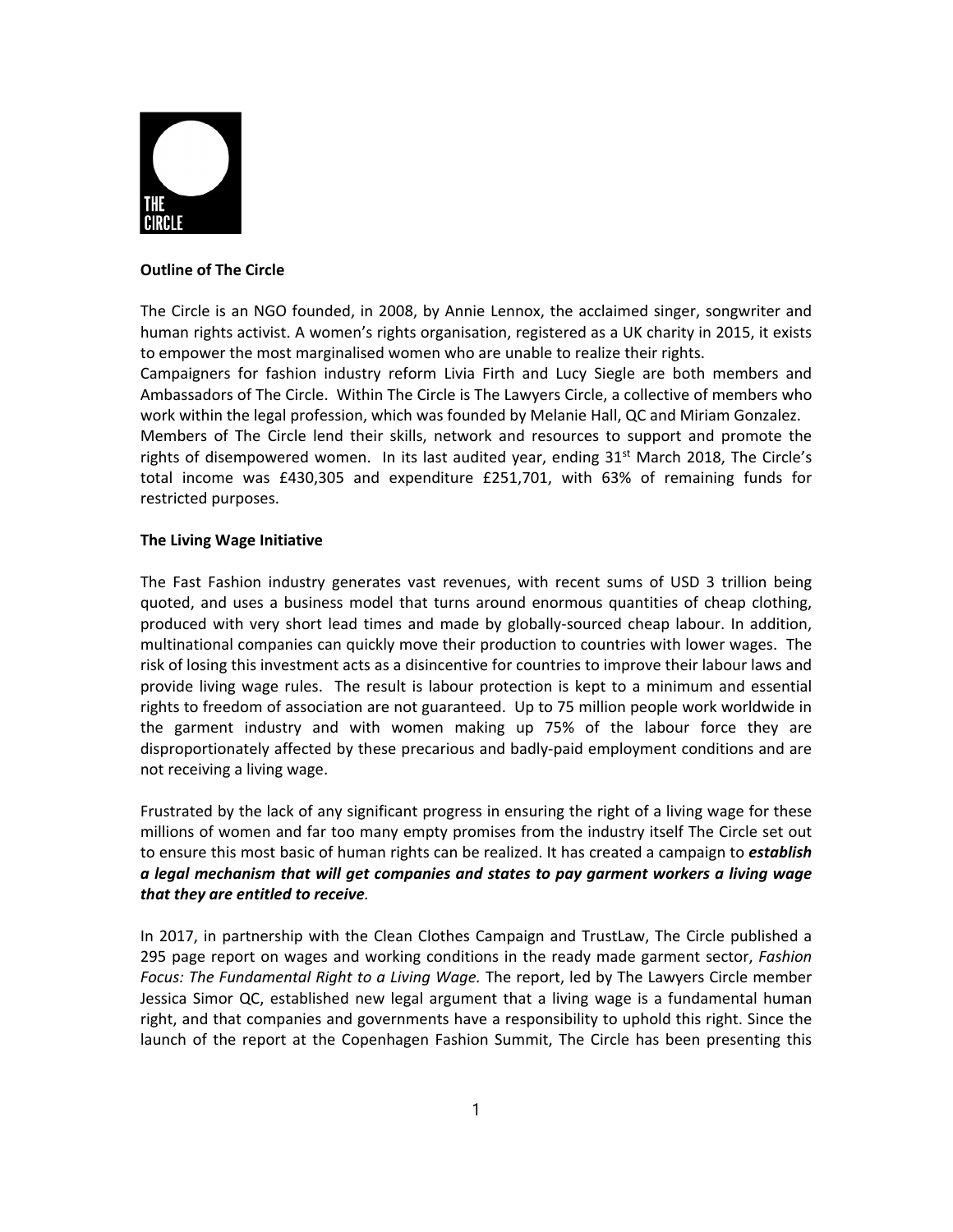argument at other forum including the EU Parliament and the launch of the 'Platform Living Wage Financials' in The Hague. It has continued working with law makers and industry stakeholders, to test how international law and human rights legal frameworks and instruments can be applied in practical ways to lever the change needed to ensure the payment of living wages for millions of poor women in the global garment industry.

We now want to embark on a new larger phase, over the next 2 years, to take our Living Wage campaign to a new level. This will involve further research, extending our alliance building to further share knowledge and identifying the best legal and lobbying strategies so to establish a new EU directive to ensure the payment of living wages in supply chains.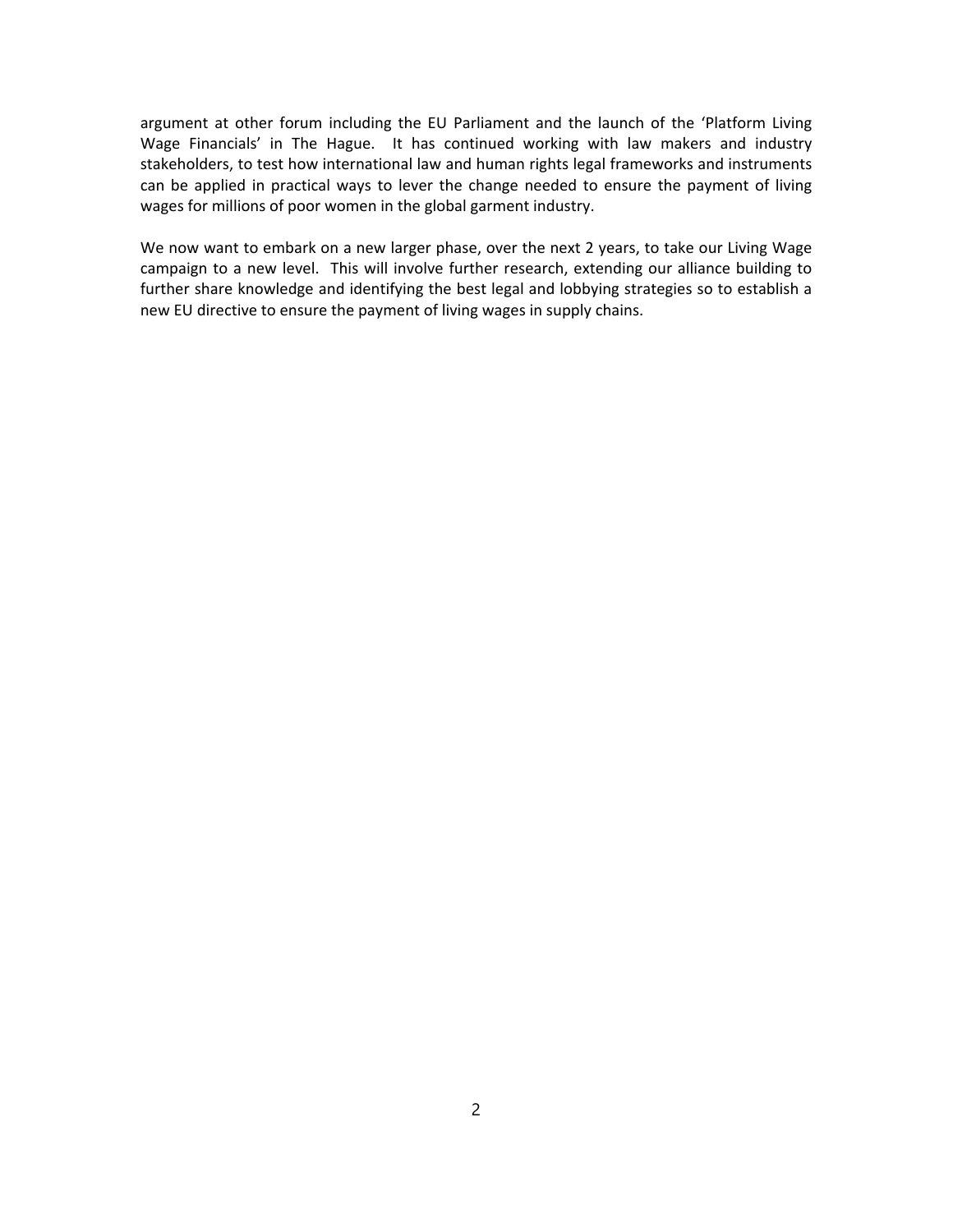## **Outline of objectives and related activities**

# ⦁ *To create a gear shift in the debate on the living wage that will engage key stakeholders with tangible alternatives to the status quo*

Publish a second report in November 2019 in order to advance momentum in the implementation of living wages. The report will summarize progress being made within EU countries to establish living wages in supply chains and look at different areas of the EU application of law and regulation extra territorially which influences practices outside the EU.

Develop 'progressive platforms' at global and national level to convene key fashion industry stakeholders and legal experts to advance the implementation of living wages.

## ⦁ *To formulate a new EU directive that will oblige garments/fashion companies to ensure the payment of a living wage in the manufacturing facilities they source from*

*‐* Progressive platforms debate findings from The Circle's reports and work to finesse legal arguments and their practical application in the industry, to strengthen payment of the living wage.

*‐* Organise an annual Living Wage summit with lawyers, progressive companies, investors, NGOs and trade unions to ensure collaboration and synergy of actions in this area.

‐ Draft a new EU directive and begin advocating within the EU for adoption.

## ⦁ *To create a race to the top in which companies compete to demonstrate best practice in complying with the proposed law*

⦁ Bring progressive business leaders onto our progressive global platform to gain from their knowledge of how best to incentivise companies to 'do the right thing'.

⦁ Engage the public, through targeted media and with high profile individuals, to both understand the issue of wages and fast fashion and how to influence through their purchasing power by identifying good and bad company policy and practices.

#### **Budget**:

The totaI cost of the 2 year project is £181,650 (which does not include the pro bono time given by The Circle members and others)

| <b>COSTS</b>                                                                        | <b>Budget</b><br>(Yr1) | <b>Budget</b><br>(Yr2) |
|-------------------------------------------------------------------------------------|------------------------|------------------------|
| <b>People costs:</b> 1 x part time project manager for full two years               | £35,000                | £35,000                |
| Ad hoc People costs: Campaigner consultancy and Policy adviser consultancy          | £8,000                 | £16,000                |
| Events: 2 x Living wage summits. 1per year @ £15,000 (include venue hire, materials | £15,000                | £15,000                |
| etc)                                                                                |                        |                        |
| <b>Research:</b> for the campaign                                                   | £5,500                 | £5,500                 |
| Report Production and distribution : 1 report a year.                               | £5,000                 | £5,000                 |
| Travel: for team to attend meetings / events and high profile media trip in year 2  | £3,000                 | £7,000                 |
| <b>Communications:</b> General PR media planning and overseas trip in Yr2           | £4,000                 | £12,000                |
| <b>Office costs</b>                                                                 | £1,000                 | £1,000                 |
| <b>Overheads:</b> Governance, legal and financial support                           | £3,825                 | £4,825                 |
| <b>Total Budget</b>                                                                 | £80,325                | £101,325               |

Timescale: The 2 year project started on April 1<sup>st</sup> 2019 and will finish in 31<sup>st</sup> March 2021